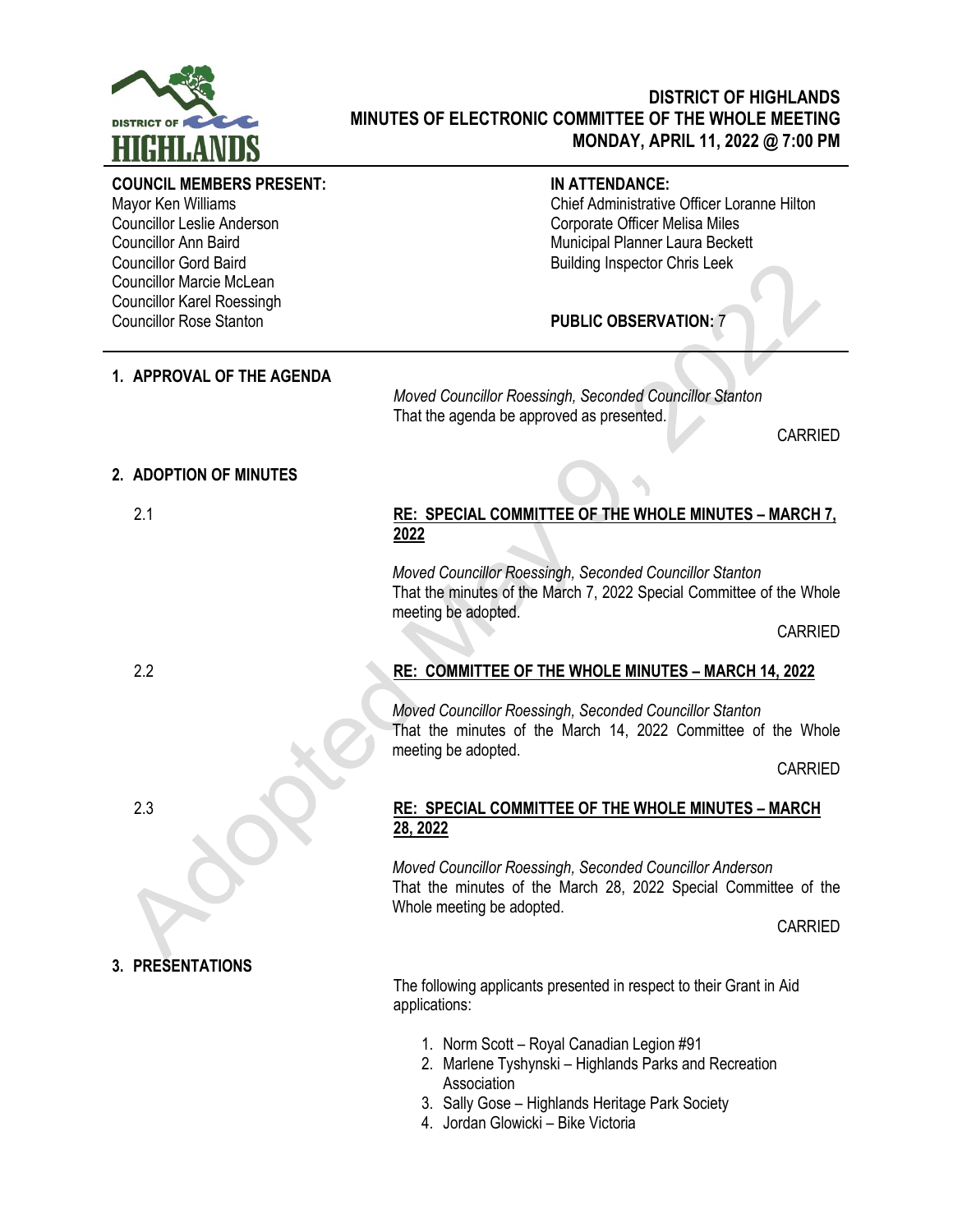# **4. UNFINISHED BUSINESS**

# 4.1 **RE: BC ENERGY STEP CODE IMPLEMENTATION**

Ingo Lambrecht, SLUSC member provided a brief overview from the committee's last meeting where they discussed BC Energy Step Code Implementation, and that the committee was in favour of implementing the highest levels of the Step Code.

# *Moved Councillor Ann Baird, Seconded Councillor Gord Baird*

### **Recommendation**

That the following BC Step Code approach be implemented in the District of Highlands:

- Require Step 3 as a condition for new standard (Part 9) residential buildings less than 75  $m^2$ ;
- Require Step 4 as a condition for new standard (Part 9) residential buildings  $75 \text{ m}^2$  to  $300 \text{ m}^2$ ;
- Require Step 5 as a condition for new standard (Part 9) residential buildings greater than 300 m<sup>2</sup>.

During discussion, it was suggested that it may be beneficial to have staff report back on the potential implications of implementing this approach as it relates to District bylaws and Provincial legislation, as well as the potential to incorporate Low Carbon Energy Systems (LCES).

# *Moved Councillor Ann Baird, Seconded Councillor Stanton*

That the motion for recommendation to Council be amended to read "That staff prepare a report on the implications of implementing the following BC Step Code approach:

- Require Step 3 as a condition for new standard (Part 9) residential buildings less than 75 m<sup>2</sup>
- Require Step 4 as a condition for new standard (Part 9) residential buildings 75 m<sup>2</sup> to 300 m<sup>2</sup>
- Require Step 5 as a condition for new standard (Part 9) residential buildings greater than 300 m<sup>2</sup>

including alignment with applicable District of Highlands bylaws, Provincial legislation, and incorporation of Low Carbon Energy Systems (LCES) incentives."

CARRIED

*Voting resumed on the main motion as amended*

### *Moved Councillor Ann Baird, Seconded Councillor Gord Baird* **Recommendation**

That staff prepare a report on the implications of implementing the following BC Step Code approaches:

- Require Step 3 as a condition for new standard (Part 9) residential buildings less than 75 m<sup>2</sup>
- Require Step 4 as a condition for new standard (Part 9) residential buildings  $75 \text{ m}^2$  to 300 m<sup>2</sup>
- Require Step 5 as a condition for new standard (Part 9) residential buildings greater than 300 m2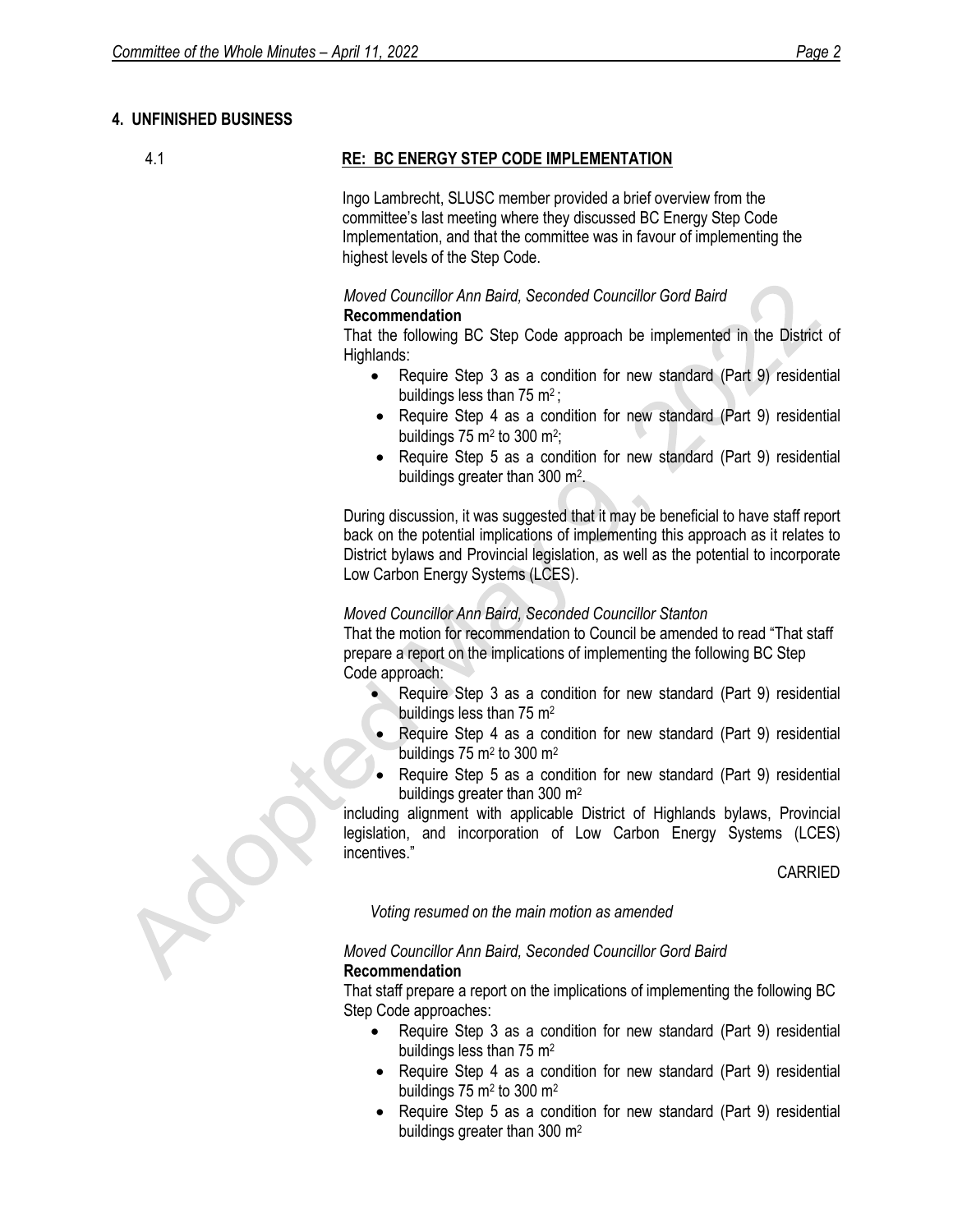including alignment with applicable District of Highlands bylaws, Provincial legislation, and incorporation of Low Carbon Energy Systems (LCES) incentives.

CARRIED

There was further discussion around Step Code implementation approaches for commercial buildings, and the Building Inspector advised this information would be included in the staff report.

### **5. RECOMMENDATIONS FROM COMMITTEES AND COMMISSIONS**

5.1 Recommendation from Heritage Select Committee February 16, 2022 **RE: 2022 WORK PLAN**

> *Moved Councillor McLean, Seconded Councillor Anderson* **Recommendation** That the Heritage Select Committee 2022 Work Plan be approved as presented.

CARRIED

#### **6. NEW BUSINESS**

| ٠<br>v  | I<br>×. |
|---------|---------|
| ٦<br>۰. |         |

# 6.1 Report ,Corporate Officer, April 1, 2022 (1850.02.22) **RE: 2022 GRANT IN AID REQUESTS**

#### *Moved Councillor Gord Baird, Seconded Councillor Ann Baird* **Recommendation**

That the Highlands District Community Association be awarded \$3,000; and that the Highlands District Community Association's Community Broom Bash disposal costs be funded from the Invasive Species budget for 2022.

CARRIED

*With Councillor Ann Baird opposed*

*Moved Councillor Roessingh, Seconded Councillor Ann Baird* That the Highland Parks and Recreation Association be awarded \$2,000.

*Moved Councillor McLean, Seconded Councillor Stanton* That the motion be postponed to the time that the Highland Parks and Recreation Association's project plan can be presented to Council.

> DEFEATED  *With Councillors' Leslie Anderson, Ann Baird, Gord Baird, and Mayor Williams opposed*

 *Voting resumed on the main motion*

*Moved Councillor Roessingh, Seconded Councillor Ann Baird* **Recommendation** That the Highland Parks and Recreation Association be awarded

\$2,000. CARRIED

*With Councillors' Gord Baird, McLean, and Stanton opposed*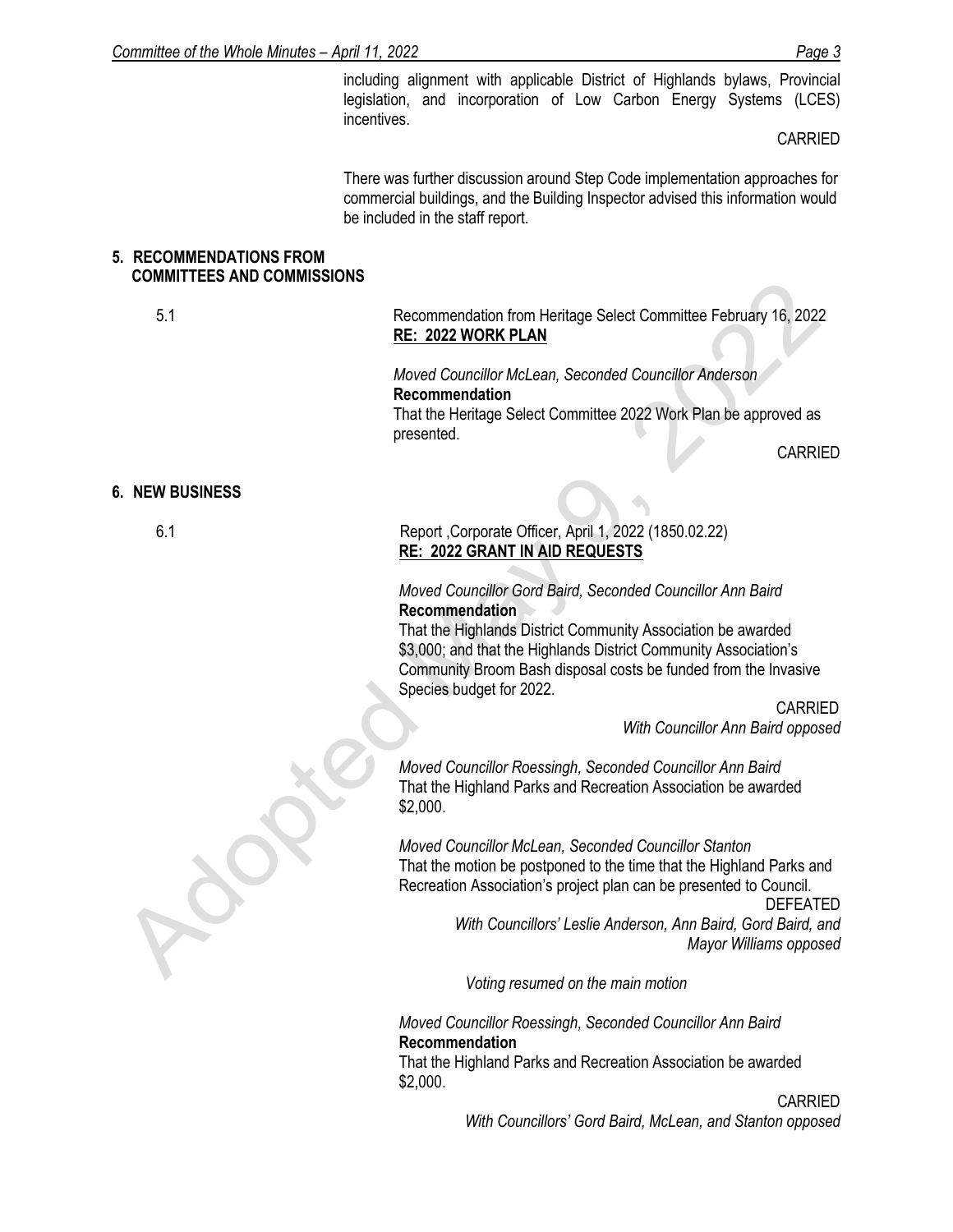| <u>JUINININGE OF THE WINDIE MINUTES – ADITE FIT, ZUZZ</u> |                                                                                                                                                                            | <u>raye 4</u>  |
|-----------------------------------------------------------|----------------------------------------------------------------------------------------------------------------------------------------------------------------------------|----------------|
|                                                           | Councillor Stanton declared a perceived conflict due to a personal<br>relationship with a member of the Highland Heritage Park Society and<br>left the meeting at 8:25 pm. |                |
|                                                           | Moved Councillor Roessingh, Seconded Councillor Gord Baird<br>Recommendation                                                                                               |                |
|                                                           | That the Highland Heritage Park Society be awarded \$3,000.                                                                                                                | <b>CARRIED</b> |
|                                                           | Councillor Stanton returned to the meeting at 8:27 pm.                                                                                                                     |                |
|                                                           | Moved Councillor Ann Baird, Seconded Councillor Roessingh<br>Recommendation<br>That the West Shore Arts Council be awarded \$500.                                          | <b>CARRIED</b> |
|                                                           | Moved Councillor Gord Baird, Seconded Councillor Stanton<br>Recommendation<br>That the Royal Canadian Legion - Prince Edward #91 be awarded<br>\$1,000.                    |                |
|                                                           |                                                                                                                                                                            |                |
|                                                           |                                                                                                                                                                            | <b>CARRIED</b> |
|                                                           | Moved Councillor Gord Baird, Seconded Councillor Ann Baird<br>Recommendation                                                                                               |                |
|                                                           | That the Peninsula Streams Society be awarded \$1,000.                                                                                                                     | <b>CARRIED</b> |
|                                                           | Moved Councillor Stanton, Seconded Councillor Ann Baird<br>Recommendation                                                                                                  |                |
|                                                           | That the Intermunicipal Advisory Committee on Disability Issues<br>(IACDI) be awarded \$200.                                                                               |                |
|                                                           |                                                                                                                                                                            | <b>CARRIED</b> |
|                                                           | Moved Councillor McLean, Seconded Councillor Anderson<br>Recommendation                                                                                                    |                |
|                                                           | That NEED2 Suicide Prevention Education and Support be awarded<br>\$500.                                                                                                   |                |
|                                                           |                                                                                                                                                                            | <b>CARRIED</b> |
|                                                           | Moved Councillor Gord Baird, Seconded Councillor Ann Baird<br>Recommendation                                                                                               |                |
|                                                           | That the Capital Region Food and Agriculture Initiatives Round Table<br>be awarded \$500.                                                                                  |                |
|                                                           | With Councillors' McLean and Stanton opposed                                                                                                                               | <b>CARRIED</b> |
|                                                           | Moved Councillor Ann Baird, Seconded Councillor Roessingh                                                                                                                  |                |

# *Moved Councillor Ann Baird, Seconded Councillor Roessingh* **Recommendation**

That the West Shore RCMP Detachment be awarded \$1,000.

CARRIED *With Councillor McLean opposed*

*Moved Councillor Ann Baird, Seconded Councillor Gord Baird* **Recommendation**

That the Habitat Acquisition Trust (Goldstream Neighbourhood House) be awarded \$1,000.